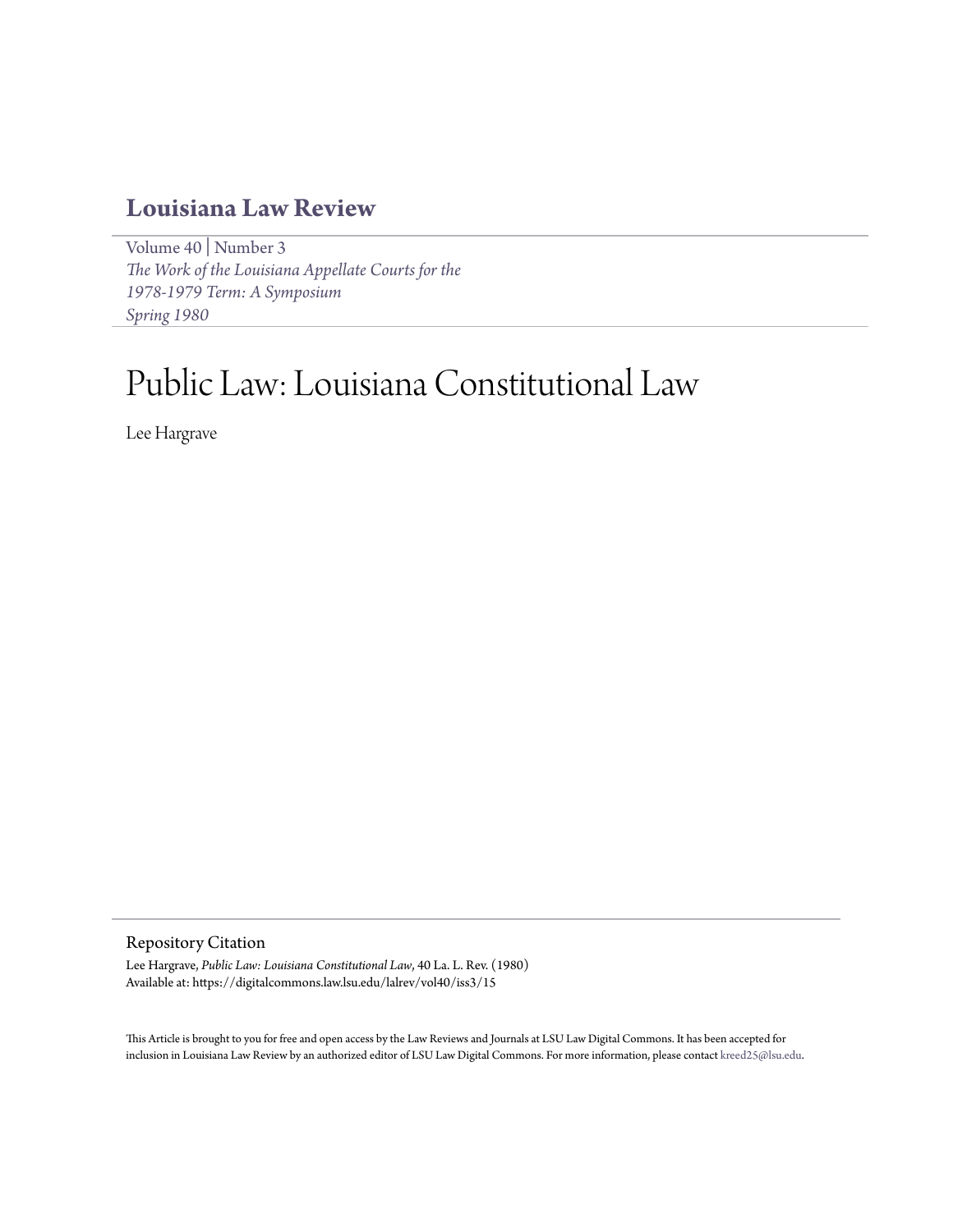# LOUISIANA CONSTITUTIONAL LAW

#### *Lee Hargrave\**

#### EXPROPRIATION

The Louisiana Supreme Court recognized in *State v. Constant'* that article I, section 4 of the 1974 constitution requires compensation for *business losses* resulting from a taking, even if the amount of those losses is greater than the market value of the expropriated land. This principle is clearly correct; of course, since the compensation is not limited **by** the value of the property, there still remains the difficult task of determining the amount of the business losses, as is discussed in a Note appearing in this issue.<sup>2</sup>

#### **GOVERNMENT** EMPLOYEES **AND** CONTRACTORS

#### *Civil Service*

Constitutional "reformers" normally advocate short, flexible constitutions and support enhanced legislative power.' Louisiana's "reformers" in the 1973 constitutional convention, however, considering both the state's peculiar history of patronage and its experience with civil service legislation,' demanded the detailed provisions of article X which establish a self-executing merit system, one that is not subject to legislative change. The convention's decision was probably an unwise one that will inhibit needed change; however, the decision was clear: article X, section **2(A)** includes in the classified merit system *all* state employees, excepting only the positions enumerated in section **2(B).** Among the exceptions are "employees, deputies, and officers of the legislature and of the *offices of <i>he governor* . . . .<sup>"5</sup>

*4. See* **3** LOUISIANA **STATE** LAW INSTITUTE, PROJET OF **A CONSTITUTION** FOR THE **STATE** OF LOUISIANA WITH **NOTES AND** STUDIES 499-510 (1954) [hereinafter cited as PROJET].

**5. LA.** CONST. art. **X,** § 2(B)(10).

<sup>\*</sup>Professor of Law, Louisiana State University.

<sup>1. 369</sup> So. 2d 699 (La. 1979), *rev'g,* 359 So. 2d 666 (La. App. 1st Cir. 1978).

<sup>2.</sup> *See* Note, *Expropriation: Compensating the Landowner* to *the Full Extent of* **His** *Loss,* 40 **LA.** L. REV. **817 (1980).**

**<sup>3.</sup>** The Model State Constitution provides simply, "The legislature shall provide for the establishment and administration of a system of personnel administration in the civil service of the state and its civil divisions. Appointments and promotions shall be based on merit and fitness, demonstrated **by** examination or **by** other evidence of competence." NATIONAL **MUNICIPAL LEAGUE,** MODEL **STATE CONSTITUTION** art. **10,** § **10.01** (6th rev. ed. **1963).**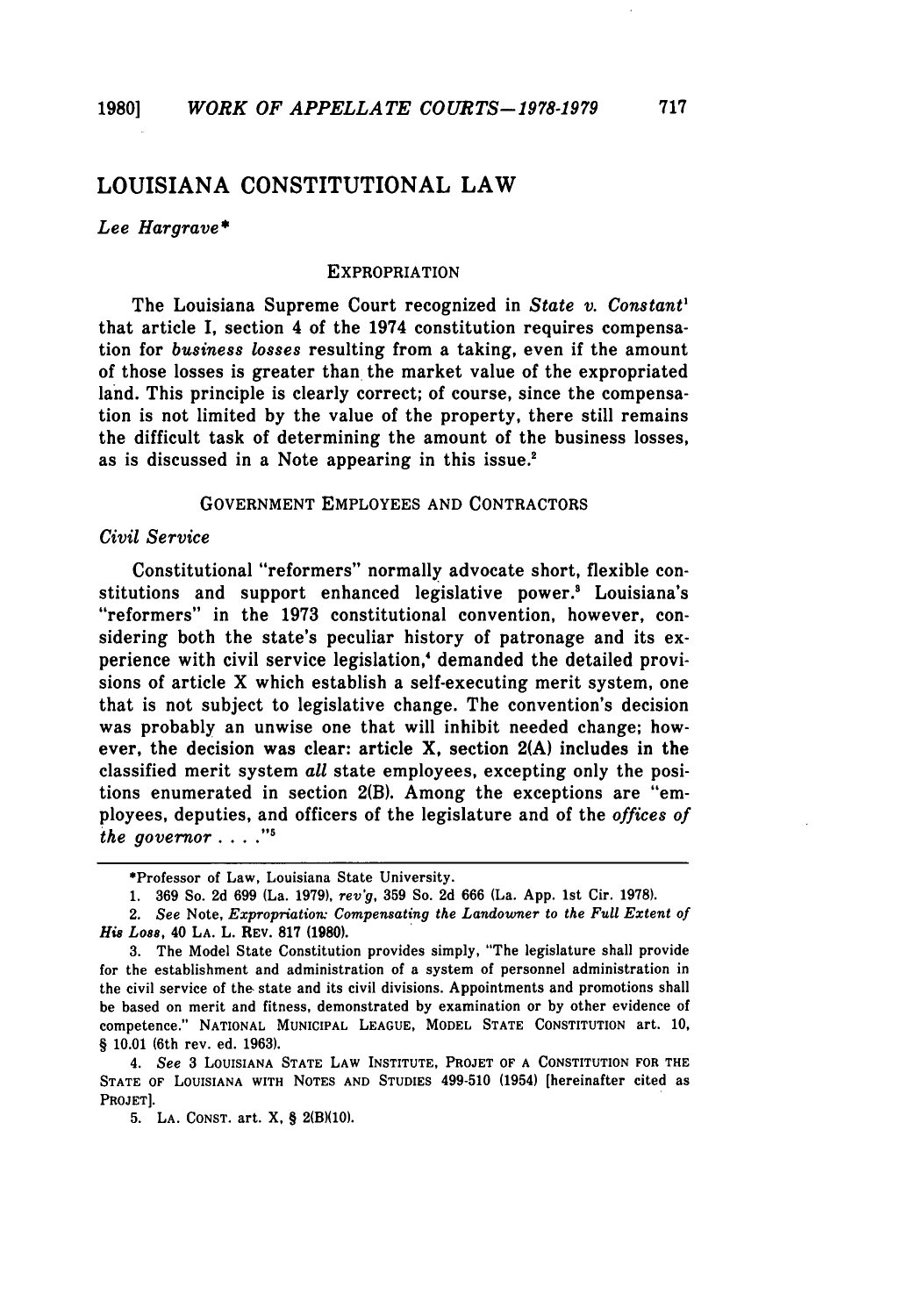*Smith v. Division of Administration'* holds that employees of the Division of Administration are not in the "office of the governor" and thus are classified employees. The Division, which employs more than 1,000 persons, is responsible for the mechanics of state administration- budget control, payrolls, purchasing, data processing, etc.-rather than formulating public policies.<sup>7</sup> While legislation has made the Division a part of the office of the governor,<sup>8</sup> this legislative assertion is not a binding definition of the constitutional phrase "office of the governor." If the legislature were to have the power to establish additional exceptions from the classified service, the constitution would have used the "as provided by law" formula it used in so many other contexts.'

The supreme court in *Smith* reviewed prior law and the constitutional convention debates to support the principle that the phrase "office of the governor" must be narrowly construed to include only his personal staff and policy advisors and that the phrase is not a device which enables the legislature to transfer state departments into the office and thus out of the classified service. To hold otherwise would be to subvert the constitution's language and purpose.

Especially strong support for the result in *Smith* comes from references by Delegate Stagg in the convention transcripts to the same Division:

If I'm not too far wrong on my facts here, in recent months, the Centrex operators were changed from, I think, classified service, to be a part of the Division of Administration. I believe in addition to that, the guards out here on the parking lot may have similarly, or some other groups of employees were moved to the Division of Administration and, therefore, I presume, out from under the classified service.'0

The author of the civil service provisions spoke disapprovingly of such action. Referring to *Murtagh v. Department of City Civil Service,"* Delegate Moise Dennery stated:

<sup>6. 362</sup> So. 2d 1101 (La. 1978), *overruling In re* Division of Administration, 343 So. 2d 277 (La. App. 1st Cir.), *cert. denied,* 345 So. 2d 504 (La. 1977).

<sup>7.</sup> *See* **LA.** R.S. 39:4 (1950).

<sup>8.</sup> **LA.** R.S. 39:1 (1950) provides: "A division of administration is hereby created as a division of the office of the governor **....** House Concurrent Resolution No. 264 of 1976 was also an attempt by the legislature to express the "intent" of the legislature that the Division be part of the office of the governor.

<sup>9.</sup> *See The Work of the Louisiana Appellate Courts for the 1976-1977 Term-Louisiana Constitutional Law,* 38 LA. L. REV. 438, 442 (1978).

**<sup>10. 9</sup>** RECORDS OF THE LOUISIANA **CONSTITUTIONAL** CONVENTION OF **1973:** CONVEN-**TION** TRANSCRIPTS, Dec. **7, 1973,** at **2639** [hereinafter cited as RECORDS].

**<sup>11. 215</sup>** La. **1007,** 42 So. **2d 65** (1949).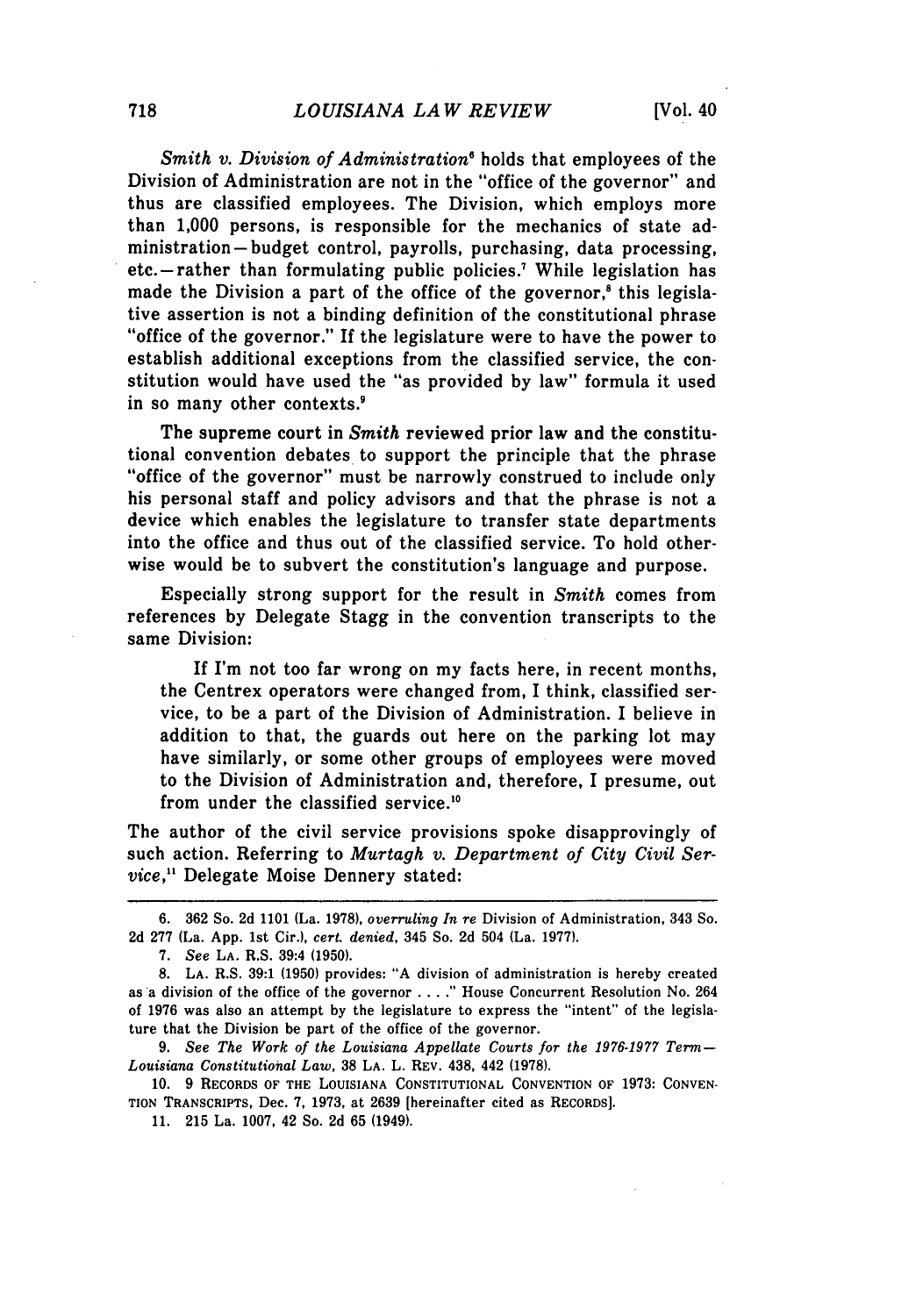# **19801** *WORK OF APPELLATE COURTS-1978-1979* **719**

Mr. Stagg, the only way I can answer that question is to refer you to a case in New Orleans many years ago when the mayor of the city at that time did exactly what you suggest could be done. The court slapped him down and said you could not enlarge "the office of the governor" by taking in extraneous divisions and say they are part of his office. It means the office of the governor in a normal sense of the word."2

A starting place for a more concrete definition of the phrase "office of the governor" is the wording of section **2(B)** itself. The exception is for "employees, deputies, and officers," a change from an earlier draft's reference to "administrative officers and employees." The change, Delegate Dennery explained, was effected because the word formula "might restrict it to administrative employees alone."'" The implication is that non-administrative employees are also excepted, non-administrative in the sense they do not administer rules and policies but rather participate in their making. This is consistent with the basic reason for having an unclassified service in which hiring is not based on competitive examination and dismissal is possible absent good cause. Some servants of the governor must reflect his political views and his policy choices and ought to be hired on those grounds-otherwise he will be less able to implement the political policies for which he was elected. Political loyalty and adherence to party views are matters not capable of being tested by competitive examination, so hiring should be based on other reasons. Policy advisors ought to be released, even if they perform well, if they do not agree with the policies of the newly elected governor.

An additional implication from the language and the Dennery explanation is that some administrative employees are also included within the exception. Even though such employees neither participate in making policy choices nor exercise discretion, their closeness to the governor brings them within the exception. The underlying notion here must be the need for confidentiality and loyalty to the governor. The reference in *Smith* to the "retinue" of the governor"

<sup>12.</sup> RECORDS, *supra* note 10.

<sup>13.</sup> *Id.* at 2634. The provision can also be traced back to the 1954 Projet of a Constitution where the term "office of the governor" is used. It was explained there:

Most states seem to have made an effort to limit the exemptions from coverage to positions of a political policy-making nature or to work immediately attached to such political positions, as, for example, work as a confidential secretary to a department head or as a deputy administrator **....** Excepted positions are usually of a policy-determining, confidential, or professional nature and do not lend themselves to strict classification within the civil service.

PROJET, *supra* note 4, at 581.

<sup>14. 362</sup> So. 2d at 1105.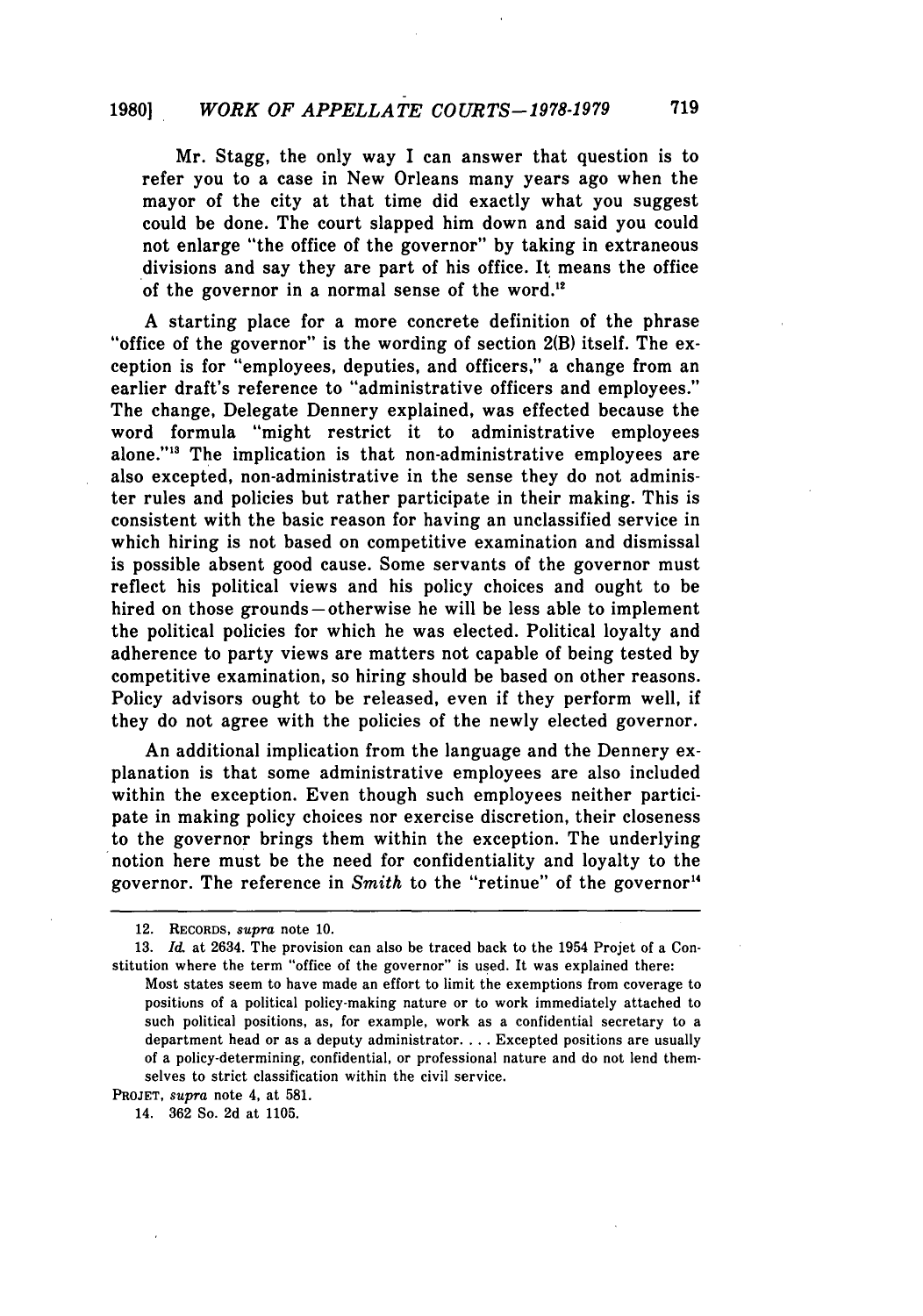implies that a personal staff would be included within the exception, consistent with the view that such traits as confidentiality and personal compatibility with the governor are not testable by competitive examination and that such persons ought to be subject to release by a new governor. In the same pattern are the suggestions from *Smith* that the phrase "office of the governor" involves the *"in*dividual who holds the elective office"<sup>15</sup> and the "employees in the office of the *person* elected governor,"<sup>16</sup> rather than the institutionalized administrative apparatus of the executive branch.

It would seem, therefore, that a logical starting point in analyzing whether a particular position is within the "office" of the governor or of any official is whether the position is either one involving the making of political and policy choices that ought to reflect the electorate, or one that involves largely personal services of a confidential nature to an elected policy maker. If either of these conditions are met, it would seem that they would be in the office of the governor "in a normal sense of the word."<sup>17</sup>

#### *Due Process*

Article X is quite specific in protecting classified employees against a hiring and firing process that would reward political service rather than merit. A negative implication from the same provision is that unclassified employees are not so protected. Nevertheless, there is developing a body of case law that grants unclassified employees some protection against deprivations of their positions without some due process. Federal statutes, as well as equal protection concerns and freedom of speech concerns, are being given more attention in this area.

#### *Patronage Dismissals*

In *Boyer v. St. Amant,'8* the Louisiana Fourth Circuit Court of Appeal sustained an exception of no cause of action in a suit for wrongful dismissal by a deputy sheriff who alleged that his services were terminated by a newly elected sheriff as "part of a systematic purge conducted by the defendant of all persons employed by the Sheriff's Office who do not and did not support the defendant's political aspirations. The petitioners have been fired solely due to their political activities and affiliations  $\ldots$ ."<sup>19</sup>

<sup>15.</sup> *Id.* (Emphasis added).

<sup>16.</sup> *Id.* at 1107 (Emphasis added).

<sup>17.</sup> RECORDS, *supra* note 10, at 2639.

<sup>18. 364</sup> So. 2d 1338 (La. App. 4th Cir.), *cert. denied,* 365 So. 2d 1108 (La. 1978).

**<sup>19.</sup>** Transcript of Proceedings Before Twenty-Ninth Judicial District Court, Peti-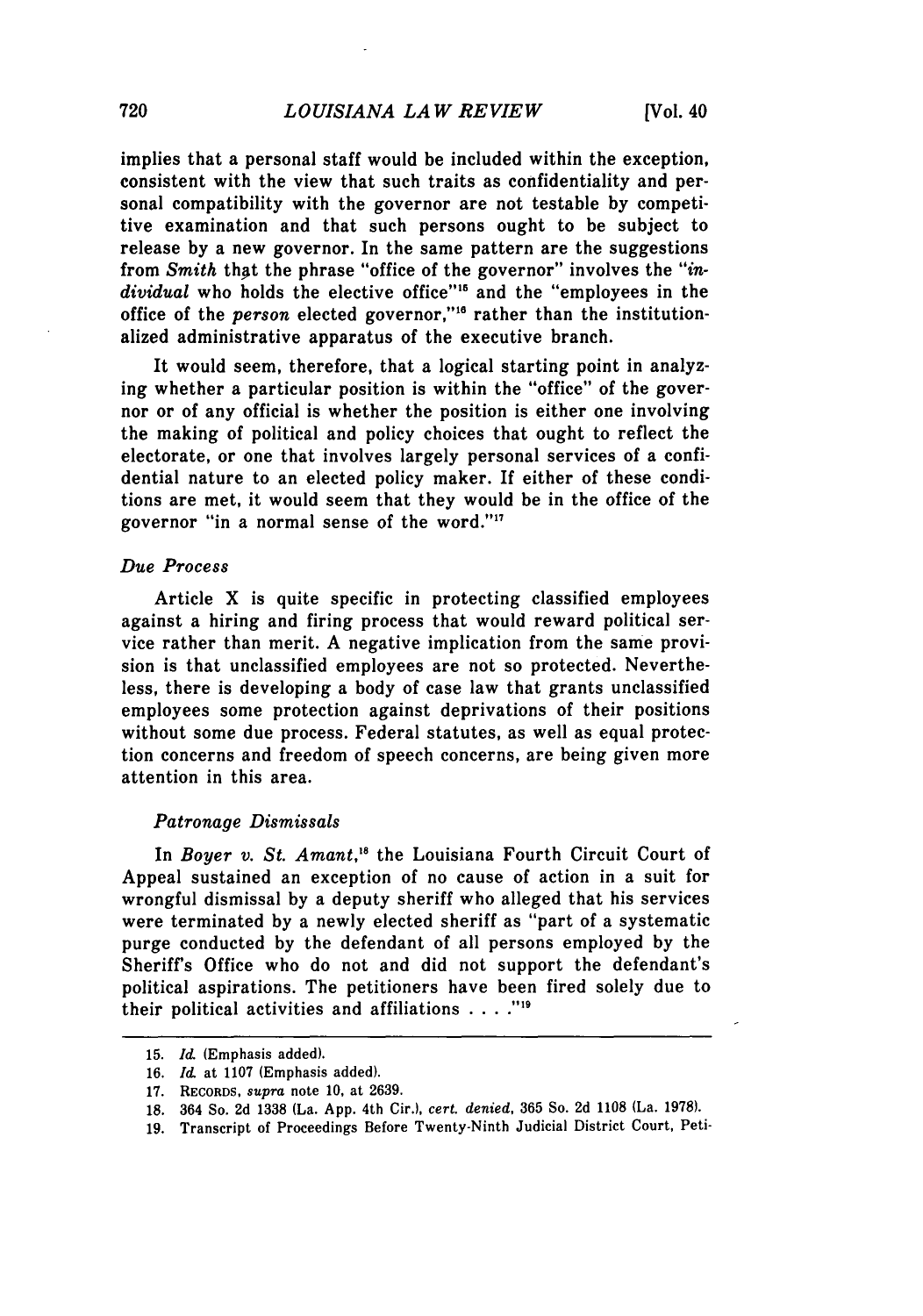The court failed to discuss-and the parties failed to raise-the significant constitutional issue. Since the United States Supreme Court's decision in *Elrod v. Burns*,<sup>20</sup> it has been clear that first amendment freedom of association and expression prohibit the firing of governmental employees solely because of their support or nonsupport of a political candidate. In *Elrod,* a newly elected Democratic sheriff in Cook County, Illinois, fired Republican employees in the office and replaced them with loyal supporters. The facts alleged in *Boyer* are virtually indistinguishable from *Elrod* and would seem to have required at least a full factual development of the case.

The basic concerns of the court in *Elrod-* inhibiting freedom of belief and association **by** requiring political allegiance for one to maintain his **job,** plus the resulting limitations on the free functioning of the electoral process<sup>21</sup>-are present in *Boyer*. Even if two political parties are not involved, the situation is the same where one is dealing with two different factions in a basically one-party area.

Under *Elrod,* public employees in policy making positions can be dismissed because of their differing political views.<sup>22</sup> Indeed, in areas where discretion is to be exercised, the political process requires replacement of officers who do not represent the views of the majority of the electorate. But, in *Boyer,* there is no factual record supporting the application of this exception to the general rule. Even though it is arguable that the plaintiff was not "dismissed" but instead was simply not reappointed at the end of his term, the impact on political expression is the same in either situation. The difference between the two types of termination is a matter of form and not of substance. There is an additional reason for adopting the *Elrod* principle in Louisiana: Article I, section 3 of the constitution provides that no law shall arbitrarily, capriciously or unreasonably discriminate against a person because of "political ideas or affiliations."

#### *Dismissal Procedures*

Article X, section 8 protects a classified employee by prohibiting dismissal except for "cause expressed in writing" and by granting a

tion at **3,** Boyer v. St. Amant, 364 So. 2d 1338 (La. App. 4th Cir.), *cert. denied,* 365 So. 2d 1108 (La. 1978).

<sup>20. 427</sup> U.S. 347 (1976).

<sup>21.</sup> *Id.* at **355-56.**

<sup>22.</sup> *Id.* at **367.** The Fifth Circuit Court of Appeals has held that a "confidential" assistant may be discharged for political reasons, even if the employer is not a policy maker. Stegmaier v. Trammell, **597 F.2d 1027** (5th Cir. **1979).** In *Stegmaier* the court upheld the discharge of the only deputy to an elected circuit clerk.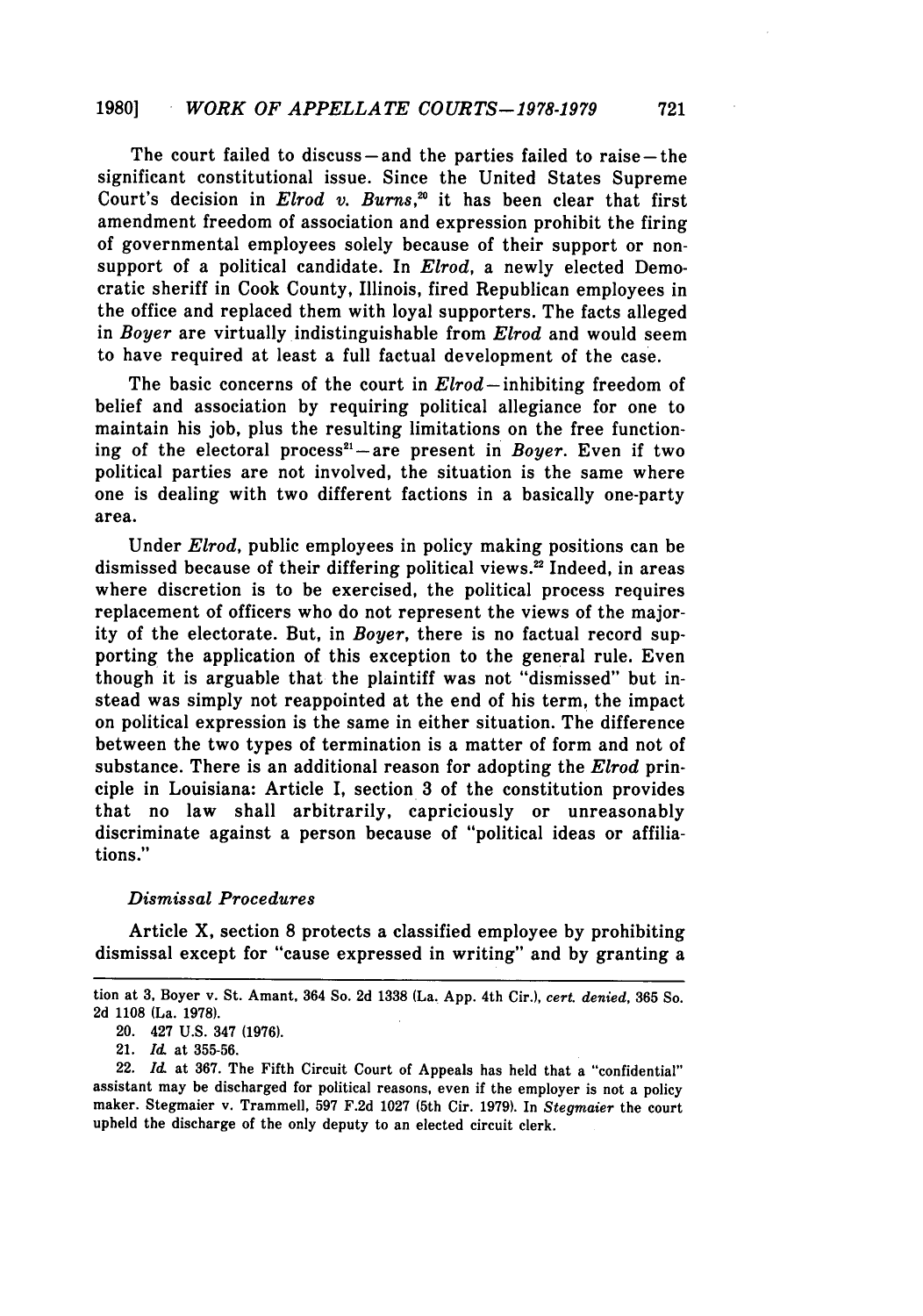hearing at which the burden of proof is borne **by** the governmental agency. Article X does not extend such protection to unclassified employees, and the due process clauses of the state and federal constitutions have not been construed to prohibit the firing of governmental employees without a hearing.

Jackson v. East Baton Rouge Parish Indigent Defender's Board<sup>23</sup> applied the orthodox view and upheld the dismissal of an unclassified secretary without a hearing or a showing of cause for the firing. The case is consistent with the United States Supreme Court's approach in *Board of Regents v. Roth,2'* since the employment was terminable at will and there was no provision in state law or custom that established any greater entitlement to continued employment. The federal position, however, is that if there is established by state law or by institutional custom an expectancy in continued employment, terminating the employment requires some sort of hearing. In *Perry v. Sinderman,25* for example, there existed at the college a type of "de facto" tenure under which expectations of continued employment upon satisfactory service had been supported by a longterm course of conduct by the governmental agency.

It is then consistent with the line between *Roth* and *Sinderman* for the Louisiana Supreme Court to have held as it did in *Haughton Elevator Division v. Division of Administration."* In a scheme where state law requires granting public contracts to the lowest "responsible" bidder, the court held that due process requires that the low bidder not be disqualified without having been given notice of and the reasons for the disqualification and an opportunity to respond to the allegations of irresponsibility. Here, it was a state law that established an expectancy or an entitlement-the right to a public contract under stated conditions. However, in contrast to public bid contracts, no such state law or custom established such an expectancy or an entitlement to continued public employment even if one's service was satisfactory.

The position is a convenient one for the courts; they are ostensibly making no subjective judgments about the "fundamentalness" or the importance of various rights. They are looking at the rights or expectancies established by state law and, if such an expectancy is established, requiring procedural regularity for its impairment.

<sup>23. 353</sup> So. 2d 344 (La. App. 1st Cir. 1977), *cert. denied,* 354 So. 2d 1385 (La. 1978).

<sup>24. 408</sup> U.S. 564 **(1972).**

**<sup>25.</sup>** 408 U.S. **593** (1972).

<sup>26. 367</sup> So. 2d 1161 (La. 1979). See Note, *Shaping Specific Procedural Requirements for Disqualification Under Louisiana's Public Bid Law,* 40 **LA.** L. REV. **871** (1980).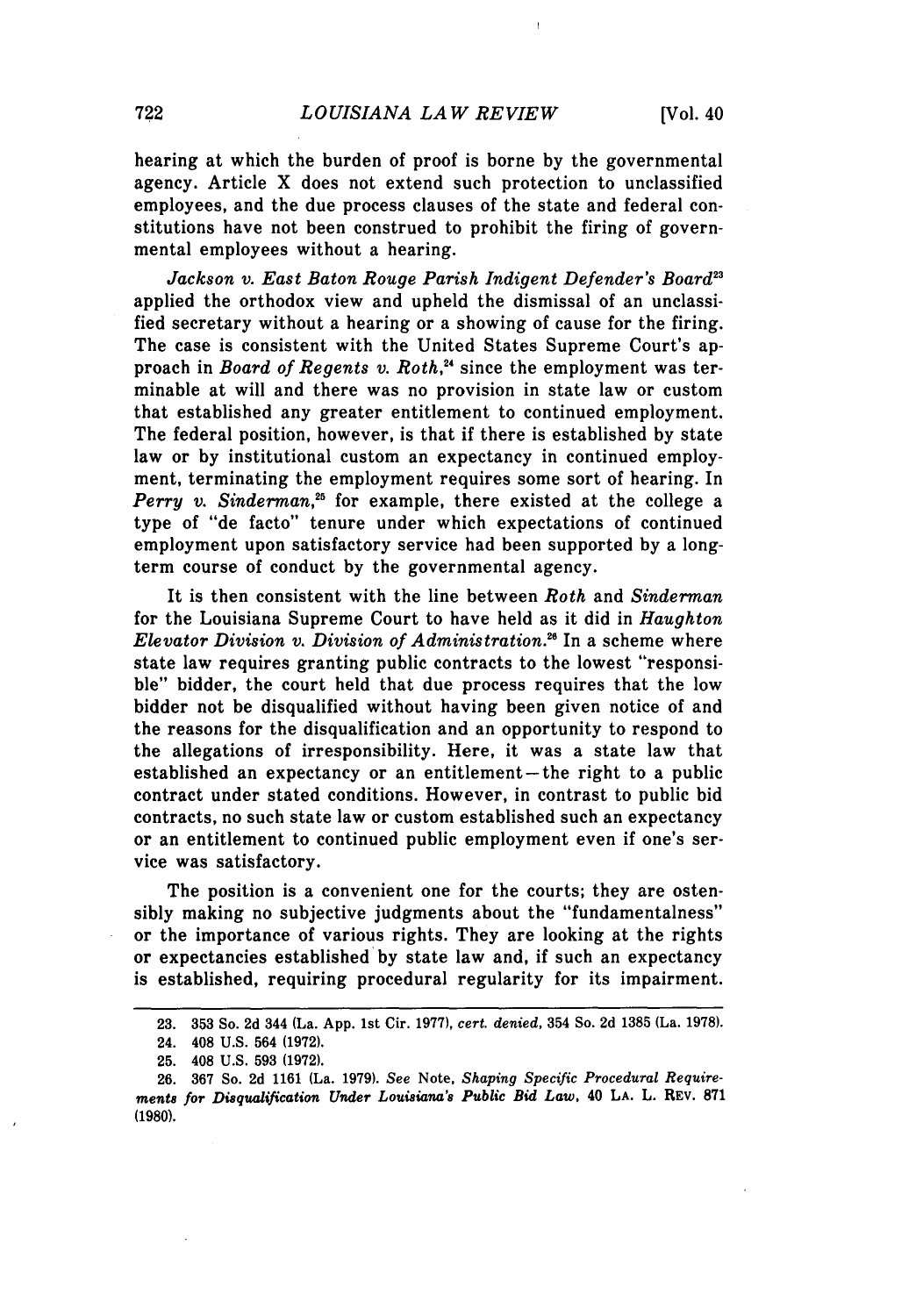However, this analysis is all too easy. If the evils are political pressure and favoritism, they exist not only with respect to state employment but also to state contracts. The legitimate expectations of private citizens, be they employees or contractors, are hinged on more fundamental concerns than whether the legislature has declared that the expectation exists. Private citizens' concerns in employment are worthy of as much protection as their interest in obtaining a state contract. As Laurence Tribe aptly noted:

While the positivist theory, which would produce a significant contraction in protection of "liberty" and "property," contains no *internal* contradictions, it may be criticized as an unjustifiable abdication of judicial responsibility. An emphasis on limiting federal judicial intrusion in state affairs can take one only so far: the fourteenth amendment, after all, was clearly designed to place limits on state action adverse to individuals.<sup>27</sup>

#### ELECTIONS

The constitution requires most candidates for state office to meet the qualifications for their offices as of the date fixed by law for "qualification as a candidate."28 Judges and district attorneys, however, must meet their qualifications for office at a different time-the time of their "election."<sup>29</sup> While the different treatment of judicial officers in this regard seems difficult to justify, it is the product of a deliberate choice by the constitutional convention.<sup>30</sup>

Determining the time of election was simple under the former election scheme, which included party primaries and run-offs followed by a general election; a candidate was elected at the general election and not before. However, the change to a simpler election process, without party primaries and with an open primary followed by general election if necessary, leads to some uncertainty as to time of election." Arguably, if only two candidates were in a race, or if one candidate among several received a majority of the votes cast in the primary, a candidate would be "elected" after the first pri-

**<sup>27.</sup>** L. TRIBE, **AMERICAN** CONSTITUTIONAL LAW **535 (1978).**

**<sup>28.</sup> LA. CONST.** art. III, § 4; art. IV, § 2.

**<sup>29.</sup> LA. CONST.** art. **V,** §§ 24 **& 26.** While the attorney general must meet the age, citizenship, and elector requirement as of the date of qualification as a candidate, the five year law practice requirement is tested as of the date of "his election." **LA. CONST.** art. IV, § 2.

**<sup>30.</sup>** Hargrave, *The Judiciary Article of the Louisiana Constitution of 1974,* **37 LA.** L. REV. **765, 819 (1977).**

**<sup>31.</sup>** Pursuant to the constitutional mandate of article XI, section **1,** the legislature adopted an Election Code which became effective January **1, 1978. 1976** La. Acts, No. **697,** *amending* **LA.** R.S. **18:1-1466 (1950).**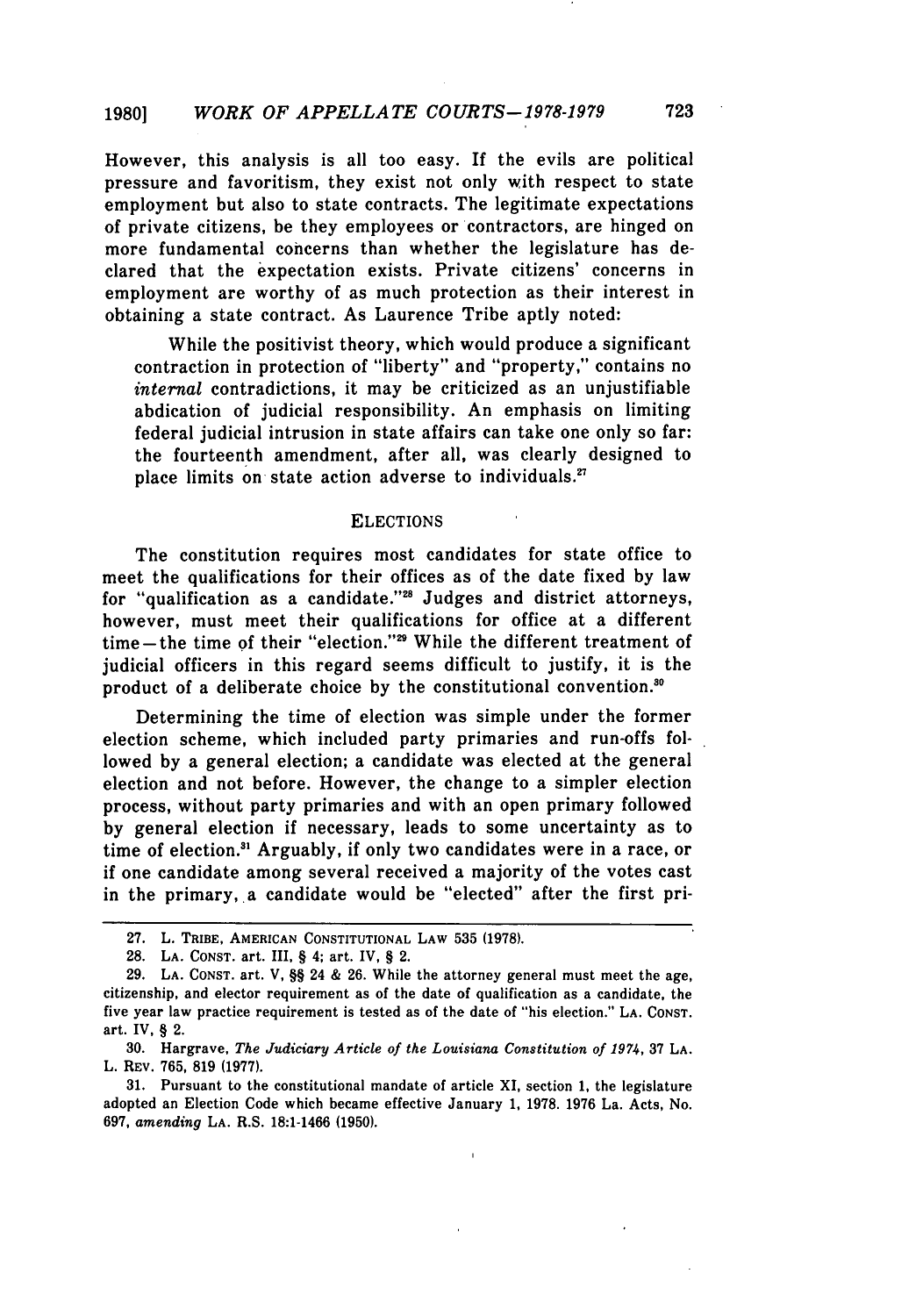mary, even though a second election was scheduled to be conducted some time later.<sup>32</sup> It would be possible for this candidate to obtain the most votes and then be retroactively disqualified because his "election" came at the first election and no second race was necessary. To avoid this kind of uncertainty, the courts of appeal have construed the constitutional requirement to mean that the candidate must meet the qualifications as of the date established **by** law for the general election. In *Cook v. Campbell,33* Judge Hall explained:

The date of the general election is certain and ascertainable in both regular and special elections. The interpretation of "election" urged by plaintiff would leave the determinative date uncertain and dependent on how many candidates qualify and, where there are more than two candidates, on whether one candidate receives a majority of the votes cast in the first primary, matters which cannot be determined until after expiration of the qualifying period or after the primary election.'

*McKenzie v. Edwards*<sup>35</sup> legitimates a system under which judges can resign effective at a future date so that a successor can be elected to take office immediately upon the effective date of the incumbent's resignation. In *McKenzie,* two incumbent judges of the Baton Rouge City Court filed declarations on August 1, 1978, expressing their intention to resign Janaury 1, 1979, when they were to be sworn in as district judges. In order to fill the vacancies, the governor then called a special election to be held at the same time as a regularly scheduled election. Considerations of economy no doubt came into play in the decision, for this procedure can sometimes save cost by avoiding special elections. Additionally, as Chief Justice Summers argued, it is consistent with the convention policy of having elected judges, for the procedure obviates the necessity of appointing temporary judges to fill the vancancies pending an election. Nonetheless, there is some doubt as to whether the decision is consistent with article V, section 22 of the constitution, which provides: **"A** . . . vacancy in the office of a judge shall be filled by special election called by the governor and held within six months after the day on which the vacancy occurs . **. . ."** Article X, section 28 also indicates: "A vacancy, as used in this Constitution, shall oc-

<sup>32.</sup> **LA.** R.S. 18:511 (Supp. 1979) provides: "A candidate who receives a majority of the votes cast for an office in a primary election is elected."

<sup>33.</sup> **360** So. 2d 1193 (La. App. 2d Cir.), *cert. denied,* **362** So. 2d 573 (La. 1978).

<sup>34.</sup> **360** So. 2d at 1197. *See also* Seale v. Caldwell, 360 So. 2d 1197 (La. App. **2d** Cir.), *cert. denied,* 362 So. 2d 573 (La. 1978); Jory v. Arnette, 360 So. 2d 921 (La. App. 3d Cir.), *cert. denied,* 361 So. 2d 1206 (La. 1978).

<sup>35. 361</sup> So. 2d 880 (La. 1978).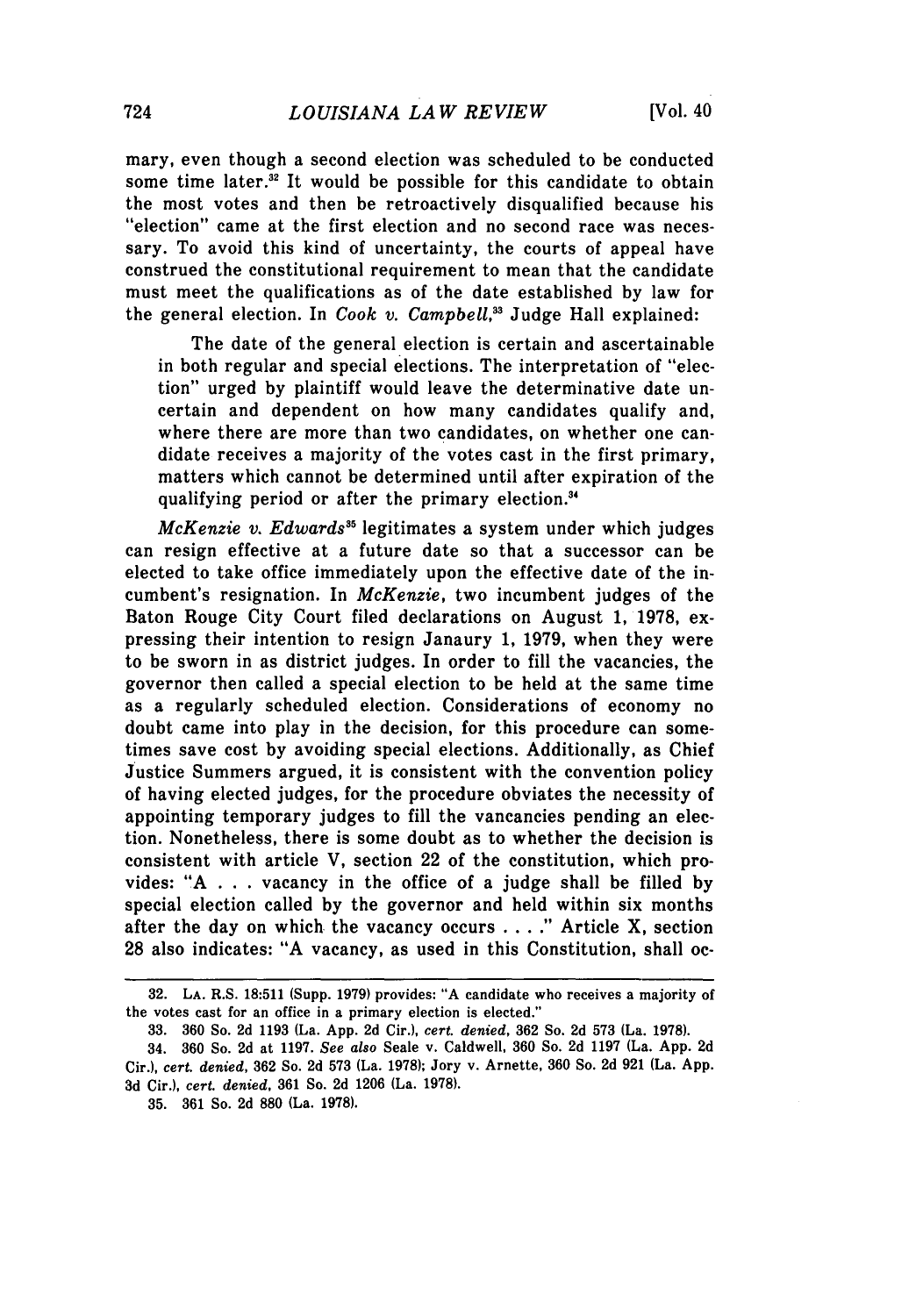cur in the event of death, resignation, removal **by** any means, or failure to take office for any reason."

On a word analysis alone, it would seem that the reference is to a vacancy as a fact, and not as the expression of an intention to resign in the future and produce a vacancy. It is a vacancy in the *office of a judge* that is referred to in section 22; the reference is also to a vacancy that *occurs.* If one were to refer to the expression of an intention to resign, the reference would be to filing, depositing, forwarding, etc. of a resignation, rather than to a vacancy *occur*ring.<sup>36</sup> Additional support for this view comes from the fact that the contemplated special election cannot occur before the judge leaves the office-the reference is to the election being within six months *"after the day on which the vacancy occurs."* If elections prior to the vacancy had been contemplated, a different word choice would have been made.

In section **28,** the reference to "resignation" is used in conjunction with three other expressions-death, removal, and failure to take office. Death obviously would not be an event for which one could declare an anticipatory vacancy. Removal would not occur until a stated procedure was completed. Failure to take office similarly refers to a fact of the office being vacant. In like manner, resignation would seem to be consistent with the view that it is an event that is contemplated rather than a statement of intent to resign at a future time.

Indeed, if the vacancy is considered to occur upon filing a letter of anticipatory resignation, when is the six-month time period for holding the election to run? From the time of filing the letter? From the time of the date of the resignation? What if the resignation letter states an intention to resign more than six months later?

The argument has more than word analysis to support it. The convention sought to protect the judicial electoral process from influence through gubernatorial appointments to vacant judgeships.<sup>37</sup> This policy was chosen over one of election cost savings. An attempt to amend the committee proposal, to say simply that "[e]lection of judges shall be as provided **by** law," was rejected **by** a vote of

**<sup>36.</sup>** The 1974 constitution establishes a procedure for state officials to declare their inability to perform their duties; the references are to an official who *"transmits* to the presiding officers of the Senate and House of Representatives a written declaration **.... " LA. CONST.** art. IV, § 17 (Emphasis added). Contrast the constitutional language with Revised Statutes 18:581, which states that a vacancy occurs "when the office is or will be unoccupied . . . ." (Emphasis added.) The "will be" reference is lacking in the constitution.

<sup>37.</sup> Hargrave, *supra* note 30, at 815.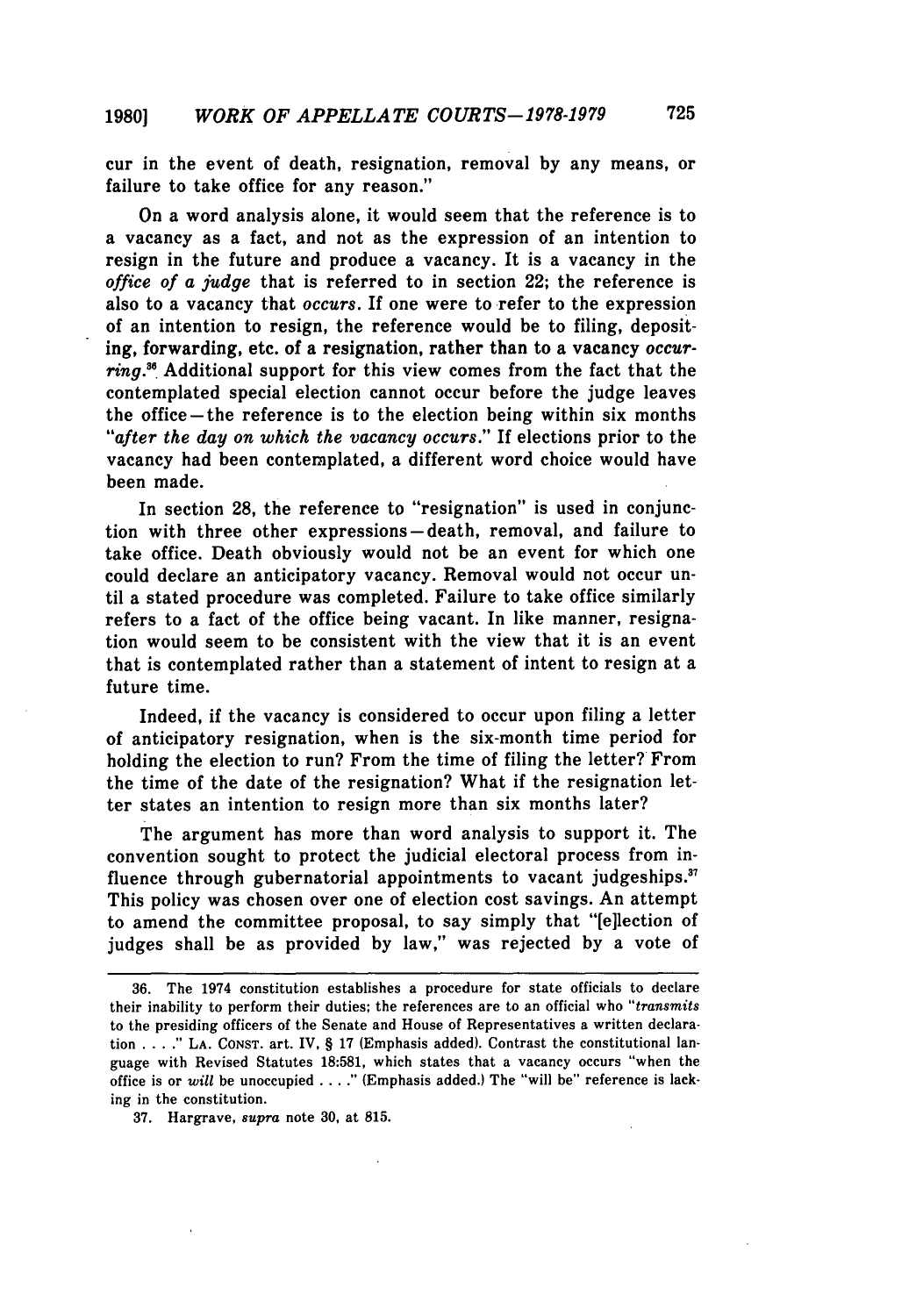**15-99."** Also rejected was an attempt by Delegate Rayburn to abolish the special election procedure and instead have the election to fill a vacancy "at the next regularly scheduled congressional or statewide election."<sup>39</sup> Debate on the Rayburn amendment shows a rejection of his aim of "attempting here to save the taxpayers some money by not having to call special elections so often."<sup>40</sup> The convention rejected the amendment and knowingly kept the committee proposal language." It can be argued that the choice was not a wise one and that the choice results in some instances in greater cost; yet it was a clearly posed choice and the delegates adopted the detailed proposal.

Also involved is the fact that no constitutional mechanism exists to make a future resignation binding. Though the *McKenzie* opinion states "[tihese resignations were accepted when the Governor issued his proclamation . . . [and] became irrevocable, creating a vacancy in the office,"<sup>42</sup> no constitutional authority exists to support this contention.<sup>43</sup> At the least, some uncertainty as to this issue exists; and it is not desirable for such uncertainties to be the basis on which to conduct elections which may later be invalidated. Indeed, the majority opinion must hedge on this point: "When the event is so certain to occur there is no legal impediment to anticipating the vacancies .... **""** The implication is that if the event is not so certain to occur, an anticipatory resignation statement would be treated otherwise.

One might argue that, despite the fact that the text and the legislative history are contrary to *McKenzie,* there is some flexibility in the references to an undefined term like "resignation" and that the decision is justifiable construction, albeit strained, to effec-

44. **361** So. **2d** at **883.** In a concurring opinion, Justice Dennis indicates the effective date of the resignation could be delayed "for a reasonable period of time," apparently indicating some limits on the freedom to anticipate the resignation date. **361** So. **2d** at **883** (Dennis, **J.,** concurring).

**<sup>38.</sup>** OFFICIAL JOURNAL OF THE PROCEEDINGS OF THE CONSTITUTIONAL CONVENTION OF **1973,** Aug. **18, 1973,** at 4; **1** RECORDS OF THE LOUISIANA **CONSTITUTIONAL CONVENTION** OF **1973: JOURNAL** OF PROCEEDINGS, Aug. **18, 1973,** at 341.

**<sup>39.</sup>** *Id.*

<sup>40.</sup> **6** RECORDS OF THE LOUISIANA **CONSTITUTIONAL CONVENTION** OF **1973: CONVEN-**TION TRANSCRIPTS, Aug. **18, 1973,** at **822.**

<sup>41.</sup> *Id.* at **823.**

<sup>42.</sup> **361** So. **2d** at **882.**

<sup>43.</sup> Compare Revised Statutes **18:654,** which states a resignation is irrevocable three days after the day on which the secretary of state has transmitted the notice to the appropriate authority. That provision was not relied upon in *McKenzie,* and the case depends on independent constitutional authority of the governor to call the special election. Even so, there is some doubt as to whether the statute applies to judges; and, if there is a constitutional right to a full term in one's office, there may be no power in the legislature to make an anticipated resignation irrevocable.